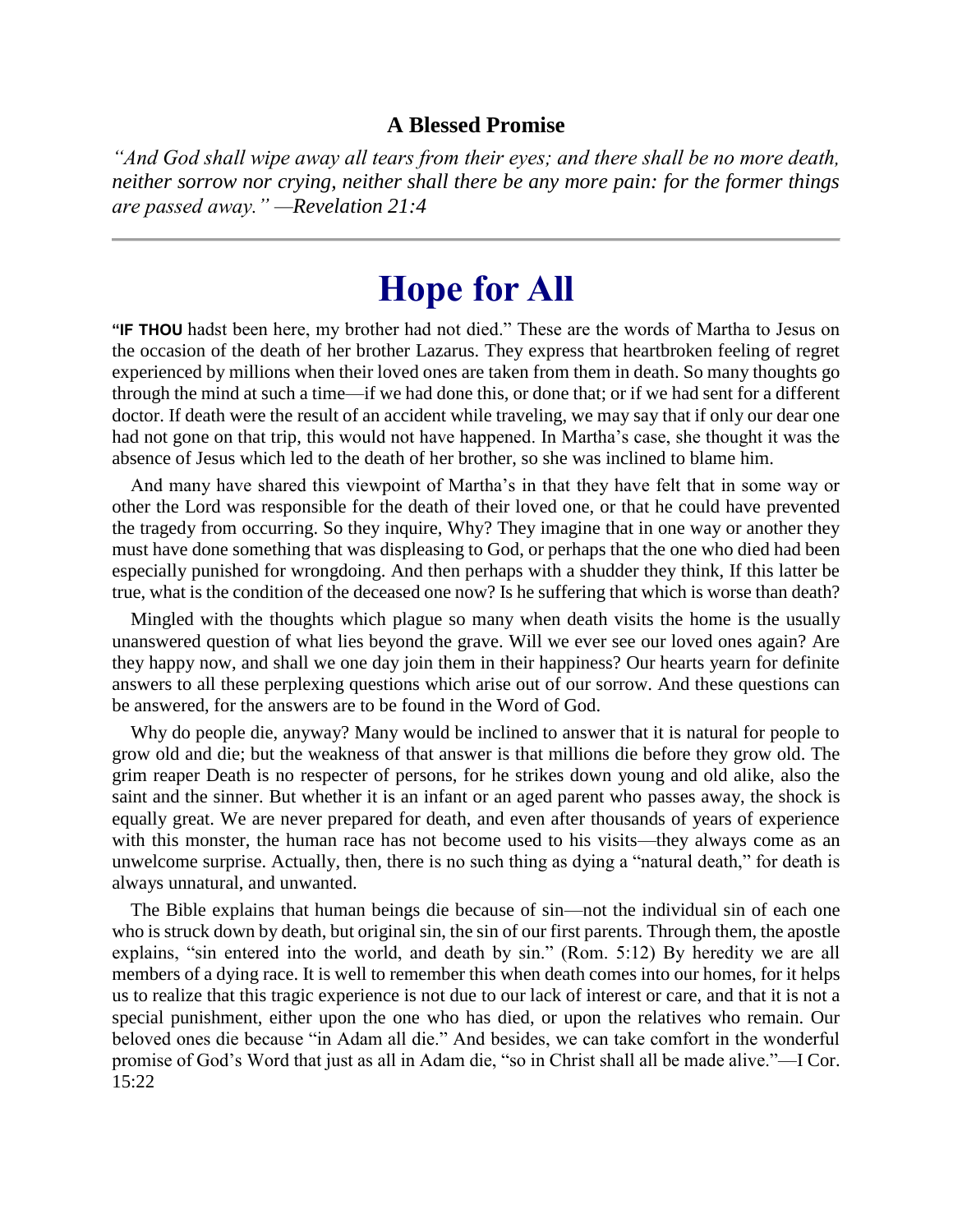## **Peacefully Sleeping**

Going back to the days of Jesus and to that beloved family in Bethany—Mary, Martha and Lazarus—we are able to glean some very enlightening and encouraging thoughts. It appears that Jesus was a special friend of this family, and they took it for granted when Lazarus became ill that Jesus would come to their aid as soon as he learned about it. Jesus' work had taken him some distance from Bethany at the time, but the two sisters sent a message to him which stated, "Lord, behold, he whom thou lovest is sick."—John 11:3

Jesus received this message but did nothing about it for two days. Finally he said to his disciples, "Our friend Lazarus sleepeth; but I go, that I may awake him out of sleep." (John 11:11) This announcement came as a surprise to his disciples. They too had heard that Lazarus was seriously sick. Probably Jesus had told them about the message he had received. But if now he was sleeping they could not understand why the Master would want to awaken him. They may have thought that this was mistaken judgment on his part, so they said to him, "Lord, if he sleep, he shall do well." In other words, they thought it would be a great mistake to awaken a sick man who was resting quietly in sleep—that it would be much better for him to continue to sleep.

But they did not understand what Jesus meant. "Howbeit Jesus spoke of his death," the account tells us. (John 11:13) Seeing that his disciples misunderstood his reference to Lazarus being asleep, he said unto them plainly, "Lazarus is dead." (John 11:14) Here we have from the Master's own lips a most interesting, and at the same time, comforting viewpoint of death. It is like a sleep, meaning that those who are dead are at rest, waiting, although unknowingly, for the Lord's time to come to awaken them from sleep—the sleep of death. Sleep is thus found to be one of the scriptural illustrations to help us grasp the meaning of death.

There are two main characteristics of sleep. One is that those who are asleep are unconscious. They are unaware of what is going on in the world around them. They are neither sorrowful nor happy. They have no worries, and experience no thrills of joy. They neither hunger nor thirst. Concerning them the Scriptures declare, "The living know that they shall die; but the dead know not anything."—Eccles. 9:5

But there is another characteristic of sleep which is also very significant when we are thinking of it as an illustration of death. It is the expectancy of an awakening. The mother tucks her darling child into its crib for the night, sings to it a soothing lullaby until its eyes close in sleep and its little brain enters the land of forgetfulness. The child is now unconscious, and the mother tiptoes quietly out of the room, happy in her love for her darling, and rejoicing in her expectancy of hearing the delightsome prattle of her child the next morning. There are no tears, no aching heart, no lonesomeness; for the child is merely sleeping, and in the morning it will be awake with its brightness again permeating the home.

Concerning a young girl who had died, Jesus said, "The maid is not dead, but sleepeth." (Matt. 9:24) Here again, as in the case of Lazarus, Jesus referred to death as being merely a sleep—a sleep, because from the standpoint of God's provision of life through Christ, there is to be an awakening in the morning of earth's new day, the day of Christ's reign soon to dawn. Jesus said to his disciples, "Our friend Lazarus sleepeth; but I go, that I may awake him out of sleep." (John 11:11) Jesus intended to awaken Lazarus from the sleep of death, and he carried out his intention later, much to the joy of Lazarus' sisters and to all who loved him.

# **To Live Again**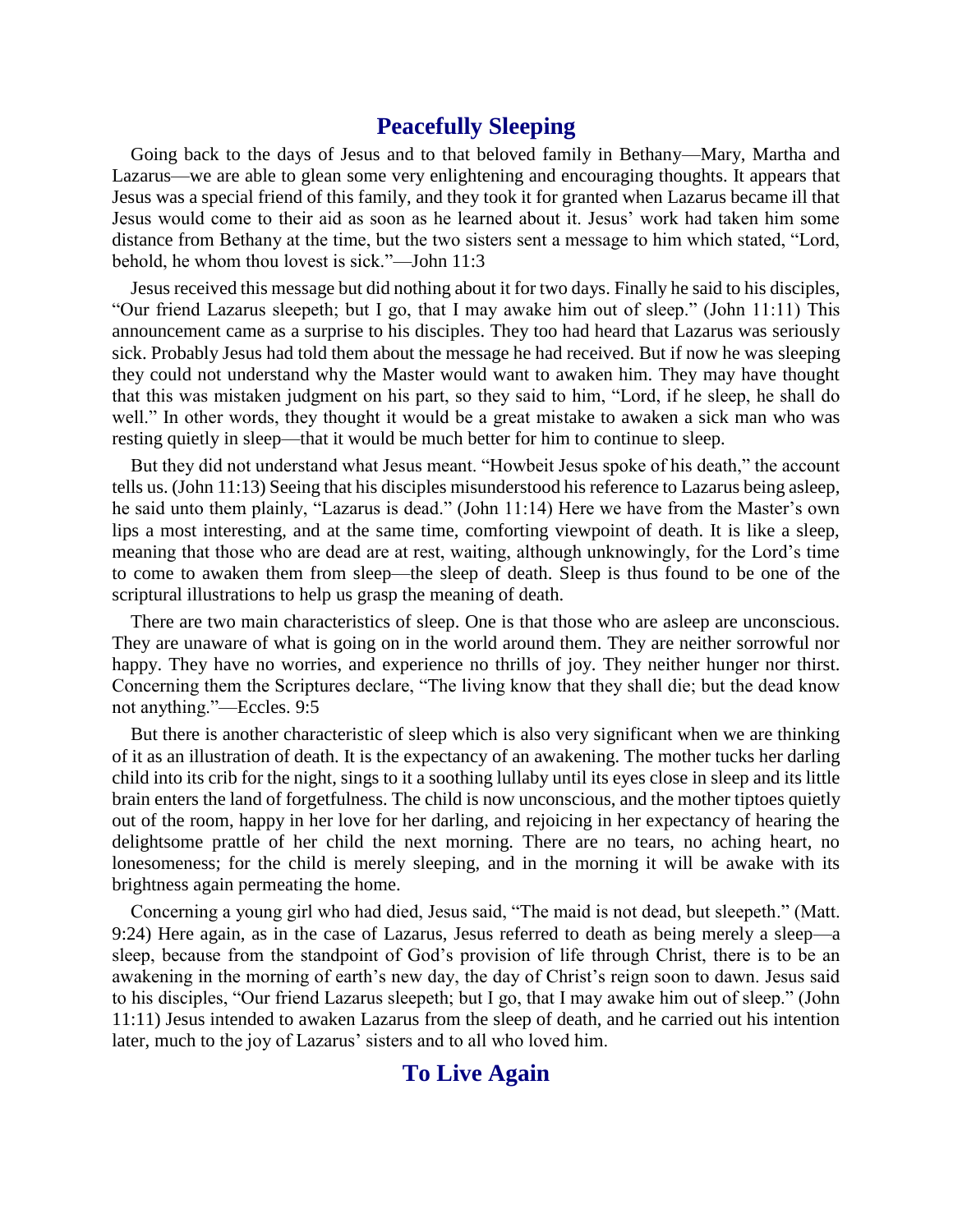After announcing his intentions to his disciples, Jesus journeyed to Bethany, to the home of his friends, Martha and Mary. Martha met him as he approached their home and gently chided him for not coming while her brother was still living. Then Jesus made a remarkable statement to her words which have come echoing down through the centuries since, giving comfort to thousands of mourners who have been able to grasp their wonderful simplicity and to believe that one day they will come true. He said, "Thy brother shall rise again."—John 11:23

Here is the great hope of the Bible for all who have died—they shall live again. But we should not overlook that word "again." Jesus did not say to Martha, Weep not, for your brother is not really dead. He was dead! Jesus had said plainly to his disciples, "Lazarus is dead," and we can be sure that he would not contradict this truth in his conversation with Martha; so his message of comfort to her was that her brother should live again, that he who was dead would be restored to life.

Centuries before this, the Prophet job inquired, "If a man die, shall he live again?" (Job 14:14) It is important to notice the correct manner in which Job asks this question. He does not inquire "If a man die, is he really dead?" or, "Is there something about man that remains alive after the body dies?" Job knew that death was a reality, a grimly tragic reality. He knew that death was a punishment for sin, and because the whole world of mankind were sinners, all were dying. What Job wanted to know was whether the dead would be restored to life—shall he live "again"? Jesus answered this question for Job, for Martha, and for all who are willing to accept the simple truthfulness of his words, "Thy brother shall rise again."

That the dead should be restored to life at a future time was not a new idea to Martha, for she believed the Old Testament promises which hold out this blessed hope. The Prophet job, after inquiring, "If a man die, shall he live again?" found the answer, and expressed it concerning his own hope, saying, "All the days of my appointed time will I wait (in death), till my change come. Thou shalt call, and I will answer Thee: Thou wilt have a desire to the work of Thine hands."— Job 14:14,15

# **"The Last Day"**

In a prophecy concerning the hope of the ultimate destiny of the children who were slain by the edict of Herod at the time Jesus was born, the Lord says to the weeping mothers, referred to in the prophecy as Rachel, "Refrain thy voice from weeping, and thine eyes from tears: for thy work shall be rewarded … and they shall come again from the land of the enemy. And there is hope in thine end, saith the Lord, that thy children shall come again to their own border."—Jer. 31:16,17

Martha probably knew of these wonderful promises assuring believers of a coming time when the dead, young and old, would be restored to life. Besides, Jesus had been a frequent visitor to their home, and she had doubtless heard the wonderful words of life as they came from his inspired lips. So when Jesus said to her, "Thy brother shall rise again," she replied, "I know that he shall rise again in the resurrection at the last day." (John 11:24) Yes, she knew that all the dead would "rise again"—that they would be awakened from the sleep of death—because she knew that this was the plan of God for all mankind.

What did Martha mean by the "last day"? The plan of God for the salvation and recovery of the human race from sin and death is divided into periods of time called in the Bible, "days." It will be during the last of these periods of time, these days, that the divine recovery plan will reach its consummation. The "last day" in God's plan is a thousand years in length—the thousand years of the reign of Christ.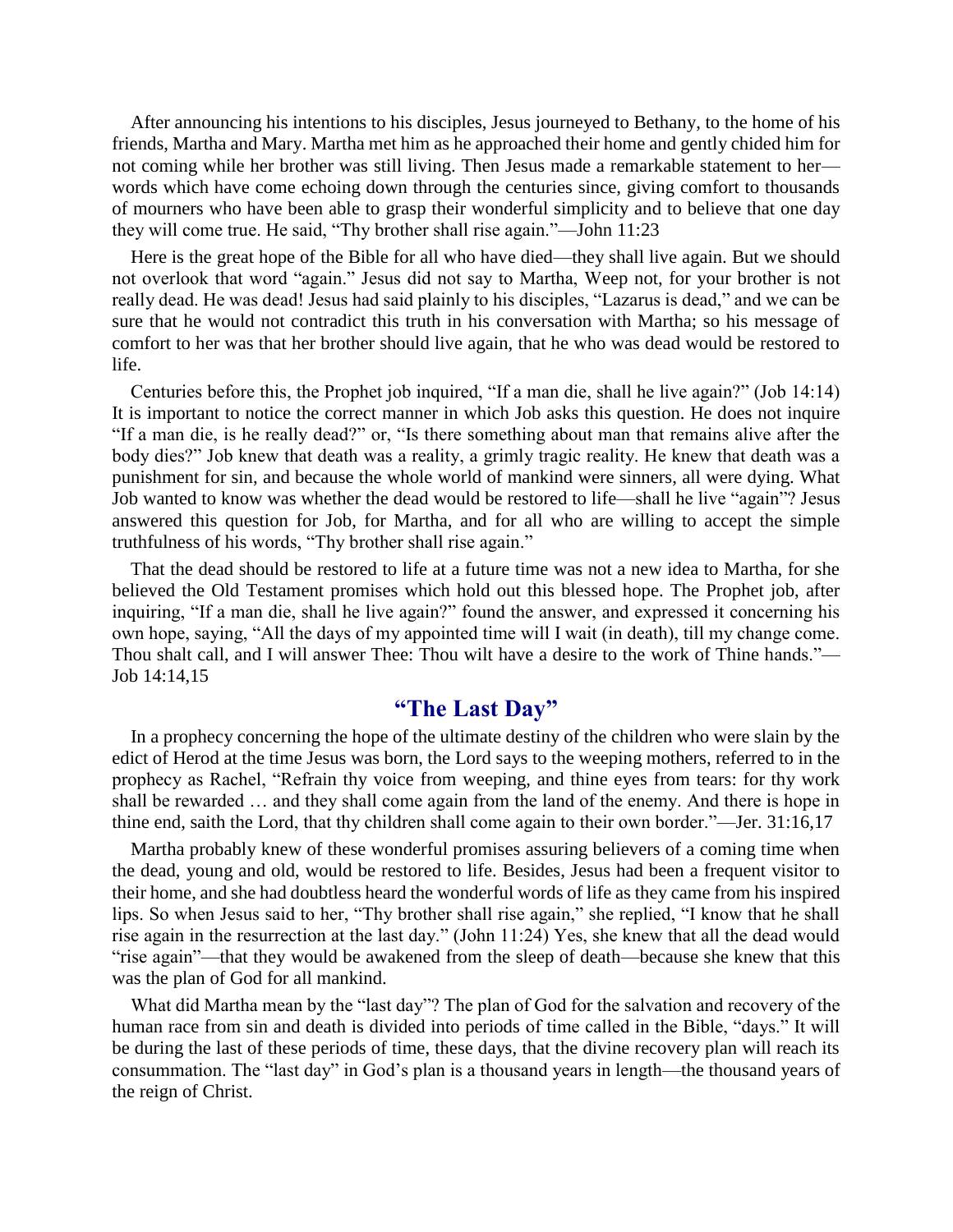The fact that this period is spoken of as a "day" is very significant, for it is in contrast with the six thousand years of human experience preceding it, which is referred to in the Scriptures as a time of darkness, a nighttime of sorrow and dying. Concerning this dark night of sin and suffering, and the morning of joy to follow, the psalmist wrote, "For his anger endureth but a moment; in his favor is life: weeping may endure for a night, but joy cometh in the morning."—Ps. 30:5

Although David speaks of the "anger" of God, we are not to think of him as being vindictive, or as taking delight in the suffering of his creatures. Neither all his anger be expressed in the torment of the wicked in a fiery hell forever; nor in a "purgatory" for a limited period of time. The New Testament tells us of the "wrath" of God, and explains that even now it is revealed from heaven against all unrighteousness. (Rom. 1:18) God's wrath is revealed in the death sentence which is being enforced upon the entire human race—"As in Adam all die."—I Cor. 15:22

In God's favor is life, declares the psalmist. (Ps. 30:5) Here God's favor is contrasted with his anger. When our first parents transgressed God's law he withdrew his favor from them. Without his favor they could not continue to live, so automatically the sentence, "Dust thou art, and unto dust shalt thou return" began to be operative—they began to die.—Gen. 3:19

And the human race has continued to die ever since. When God withdrew the sunshine of his favor, a "darkness" settled down over the human race—a darkness so dense that it has been felt in all the aches and pains incidental to the dying process. This "night" of the world's experience with sin and its result has indeed been one of weeping. But it is not to last forever! It has been a long and dreary night, but the morning is dwaning, and with the coming of morning will also come the promised joy—a joy which will be unbounded when death ceases to strike down its victims, and those who have died will, by divine power, be made alive again.

And so it was that when Jesus said to Martha, "Thy brother shall rise again," her mind naturally conjured up this wonderful picture of joy that will come to all mankind in that new day when blessings of life will be showered down upon all, hence her reply, "I know that he shall rise again in the resurrection at the last day." Jesus did not deny the truthfulness of what Martha said. Indeed, it was doubtless because of his own ministry in that home in Bethany that this hope of a general awakening of all who sleep in death was so bright in Martha's heart. Rather, Jesus confirmed her faith, saying, "I am the resurrection, and the life: he that believeth in me, though he were dead, yet shall he live: and whosoever liveth and believeth in me shall never die."—John 11:25,26

"I am the resurrection, and the life," the Master said, meaning that in that future day when the dead would be made alive, and Eden would bloom again, with its borders encompassing the whole earth, he would be the channel of divine power through which it would be accomplished. Jesus is the great Light-giver of the world—the light of life. (John 1:9; 8:12; 9:5) His kingdom reign will bring in the "day" of health and life. He will be what the prophet describes as the "Sun of Righteousness," who arises with "healing in his wings."—Mal. 4:2

#### **The Christ**

"Believeth thou this?" Jesus inquired of Martha—Do you believe that I am the One who will restore your brother to life in that day when God's loving purpose toward mankind will be consummated? And Martha replied, "Yea, Lord: I believe that thou art the Christ, the Son of God, which should come into the world." (John 11:26,27) From the time man fell into sin and death God had been promising to send a Deliverer. The promise was made to Abraham that his "seed" was to "bless all the families of the earth." (Gen. 12:1-3; 22:18) The Apostle Paul explains that Jesus is that "seed " of promise. (Gal. 3:16) And Martha knew this, too, and because the promised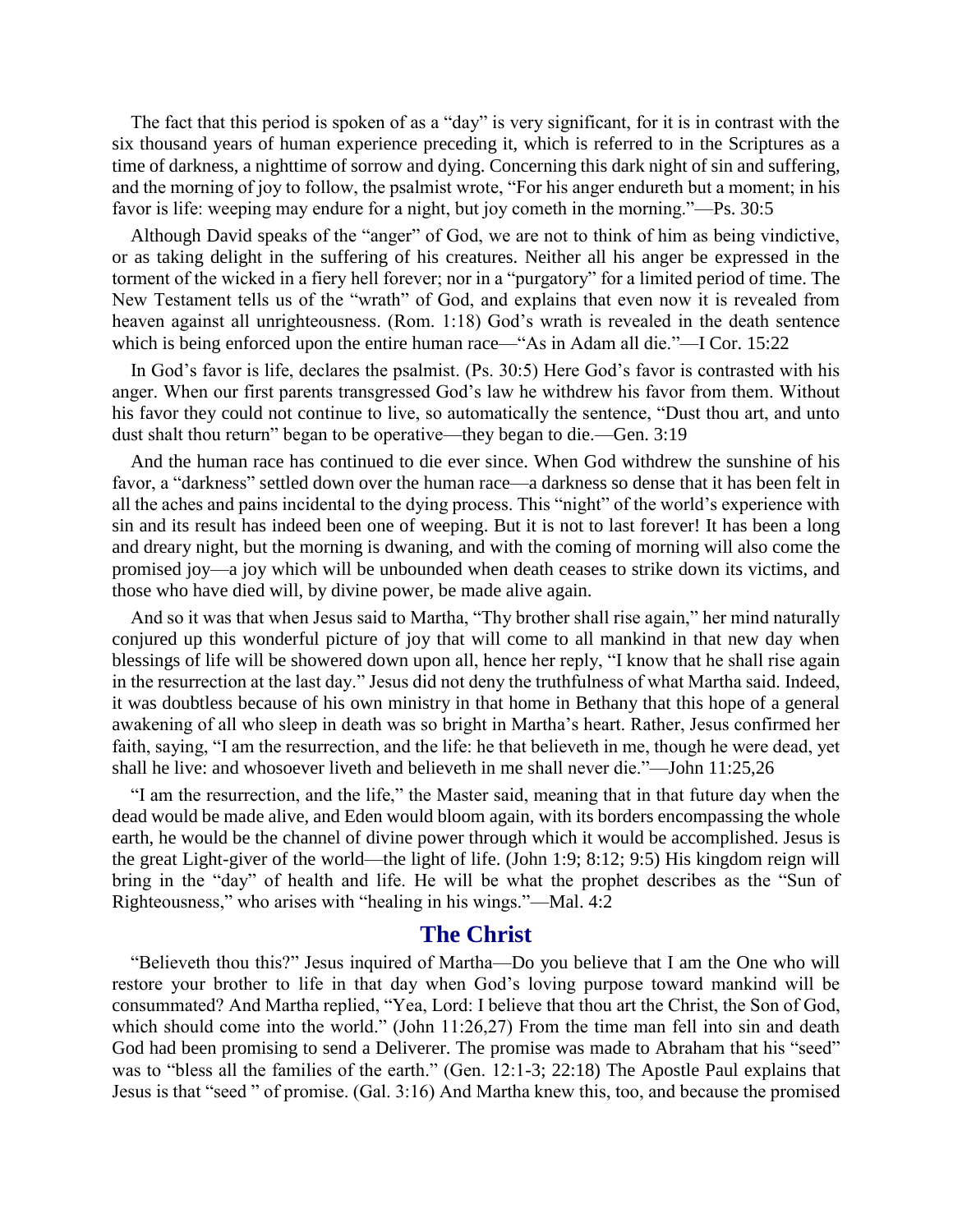Christ was to bless all the families of the earth she knew that he also would have to be the "resurrection, and the life."

Even in Martha's day there had been more than four thousand years of dying. Her own brother had died, so she knew that if God's promises to bless all mankind through Christ were to be fulfilled, those asleep in death would need to be awakened; and she believed that Jesus was the One who would do it—"In the resurrection at the last day."

"He that believeth in me, though he were dead, yet shall he live," said Jesus. (John 11:25) Here is a definite promise to all believers of an awakening from the sleep of death. It was intended primarily to assure Martha that the death of Lazarus was not due to his lack of faith or loyalty to Jesus. Lazarus believed in Jesus, yet he died. This has been true of all believers from that time until now. But Jesus was assuring Martha and us that death is not the end—"Though he were dead," or has died, "Yet shall he live," that is, he shall be restored to life.

And then, Jesus draws the curtain of uncertainty aside and gives a further glimpse into that "last day" in order that we might appreciate still more the boundless love of God in his provision of life for all mankind. He says, "Whosoever liveth and believeth in me shall never die." This statement is not true of the present time, because all now die. The future life of all mankind depends upon their being awakened from the sleep of death. But it will be different in that new day—that day in which the "Sun of Righteousness" dispels the darkness of the long night of sin and death, and brings light and life to all mankind. Those living then, and who believe on Christ, shall never die they shall actually remain alive forever as human beings.

#### **The Just and the Unjust**

Who will be alive in that "last day," that day when blessings of everlasting life will be assured to all who then believe? All mankind will then be living, for the plan of God is to awaken all from the sleep of death. Paul says that "there shall be a resurrection of the dead, both of the just and unjust." (Acts 24:15) And Jesus declared, "Marvel not at this: for the hour is coming, in the which all that are in the graves shall hear his voice, and shall come forth." (John 5:28,29) The comforting thought of the remainder of this passage of Scripture has been destroyed by a mistranslation. Properly translated it reads, "They that have done good, unto the resurrection of life; and they that have done evil, unto the resurrection of judgment."—John 5:29, *RSV*

"They that have done good," says the Master, shall come forth to the "resurrection of life." This is a reference to the reward of consecrated believers who have proved their worthiness of "glory and honor and immortality." (Rom. 2:7) These are to live and reign with Christ, as a part of the "seed" of Abraham through which all the families of the earth are to be blessed. (Gal. 3:27-29) These will be like Jesus and will share his heavenly glory. (I John 3:2) Theirs will be a "crown of life," even the "divine nature." (Rev. 2:10; II Pet. 1:4) But those who come forth in the resurrection to live and reign with Christ will be a very small number in comparison with the millions who have died. Jesus refers to them as a "little flock" to whom it is the Father's good pleasure to give the kingdom. (Luke 12:32) The vast majority of the dead are of that class which have not done good from the divine standpoint. They die as members of a sinful, dying race. According to human standards, most of them have been morally upright people—good citizens, and good neighbors but they have not been footstep followers of the Master; hence the blood of Christ has not given them a standing of righteousness before God.

Nevertheless, God loves these also, and he sent his Son to die for them that they might have an opportunity to live forever. Everlasting life through Jesus is obtainable only upon the basis of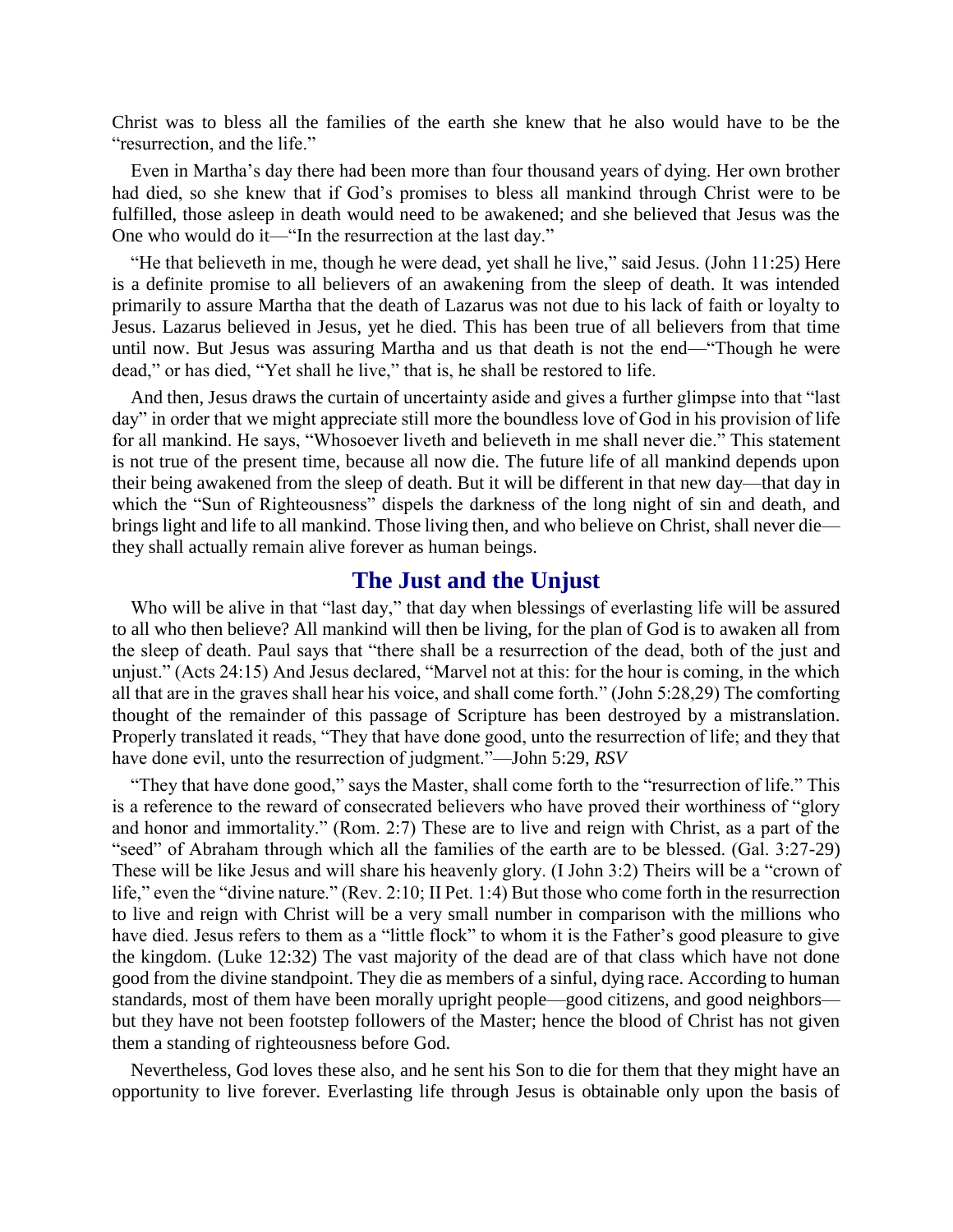belief, and the vast majority of the human race have never had a genuine opportunity to believe. Millions have never heard of Jesus, and among those who have heard of him there are few who have understood clearly the real purpose of his coming into the world. There have been so many conflicting theories concerning Christ and Christianity that most honest people are confused, and because of this have never taken Christianity seriously. They have not been intentionally wicked, but they have not done "good" in the sense of becoming footstep followers of Jesus.

These millions are also to be awakened from the sleep of death. Paul speaks of this awakening as being "saved," and it is God's will, he explains, that they shall "be saved, and to come unto the knowledge of the truth." (I Tim. 2:4-6) The great truth which will then be made known to all clearly and unmistakably—is that Jesus "gave himself a ransom for all"—that is, that he died for "the sins of the whole world," and that those who accept this provision may live.—I John 2:2

It was this that Jesus meant when he said to Martha, "Whosoever liveth"—that is, who has been awakened from the sleep of death "in the resurrection at the last day"—"and believeth in me shall never die." (John 11:26) That will be the trial period for the world, the time when they will be faced with the great decision which will mean life or death for eternity. (Acts 17:31) When Jesus promised that they would come forth from death, he said they would come forth to what he described by the Greek word *krisis* (English, "*crisis*"), that is, a testing time, when, if they turn to God, to Jesus, and to righteousness, they will not need to die again, but in thus believing will "live forever."—John 6:51

### **"Believest Thou This?"**

When Jesus explained this wonderful hope of future life to Martha he inquired of her, "Believest thou this?" This is a heart-searching question for all of us today. If we can exercise a genuine faith in the promises of God, much of the bitterness and sorrow will be removed from our hearts when our loved ones are taken from us in death. If we can believe, we will know that they have not gone forever, that there is to be a glorious homecoming of the dead, an awakening from the sleep of death. Jesus said to his disciples concerning Lazarus, "I go that I may awake him out of sleep," and Jesus comes again at his second advent to awaken from the sleep of death all those for whom he died. It was his sacrifice that changed death from an eternal oblivion to a tranquil sleep from which there will be an awakening.

#### **How Literal Will It Be?**

There has been so much misunderstanding concerning the hope of the resurrection that many find it difficult to grasp the reality of what it will mean for the people. But there should be no vagueness concerning it, for Jesus gave illustrations of the very literal manner in which the promises of God are to be fulfilled. We have one of these illustrations in the case of Lazarus. After the Master had explained to Martha the great truth of the general resurrection, and made it plain that in the "last day" those who were awakened and believed on him would never die, he went to the tomb of her brother, and through the use of divine power, called him forth from death.

Jesus spoke to Lazarus, saying, "Come forth," and the account tells us that "he that was dead came forth." (John 11:43,44) Jesus then gave instructions to remove the grave clothes from him so that he might be free again to mingle with his family and friends. He was back with them, the same Lazarus as before he died. He was not a phantom, nor a ghost. He didn't need to tip tables or rattle mirrors in order to let his friends know he was in their midst, because he had been returned to them, personally and bodily. Just as Lazarus had been dead, so now he was alive, and his sister and friends rejoiced.